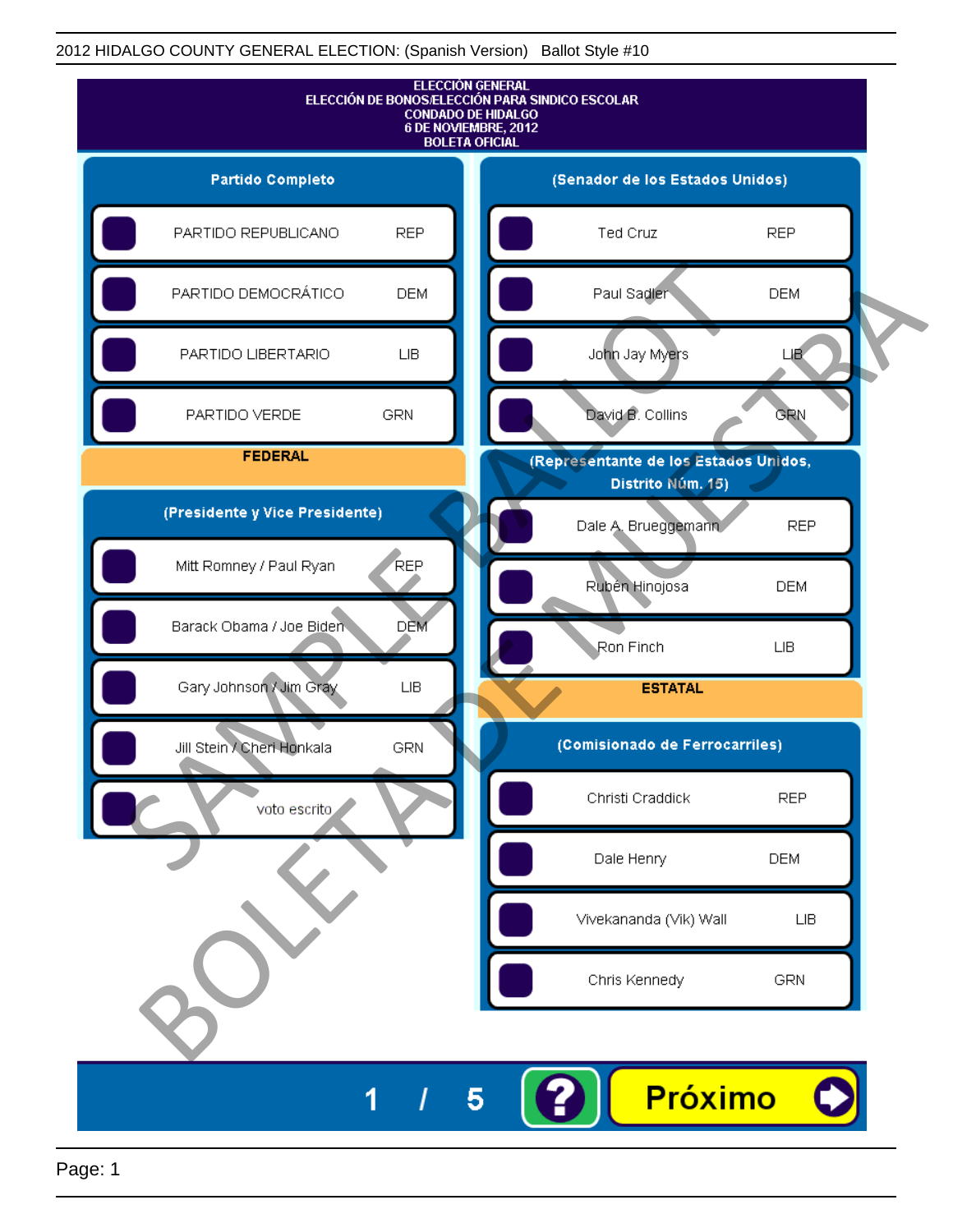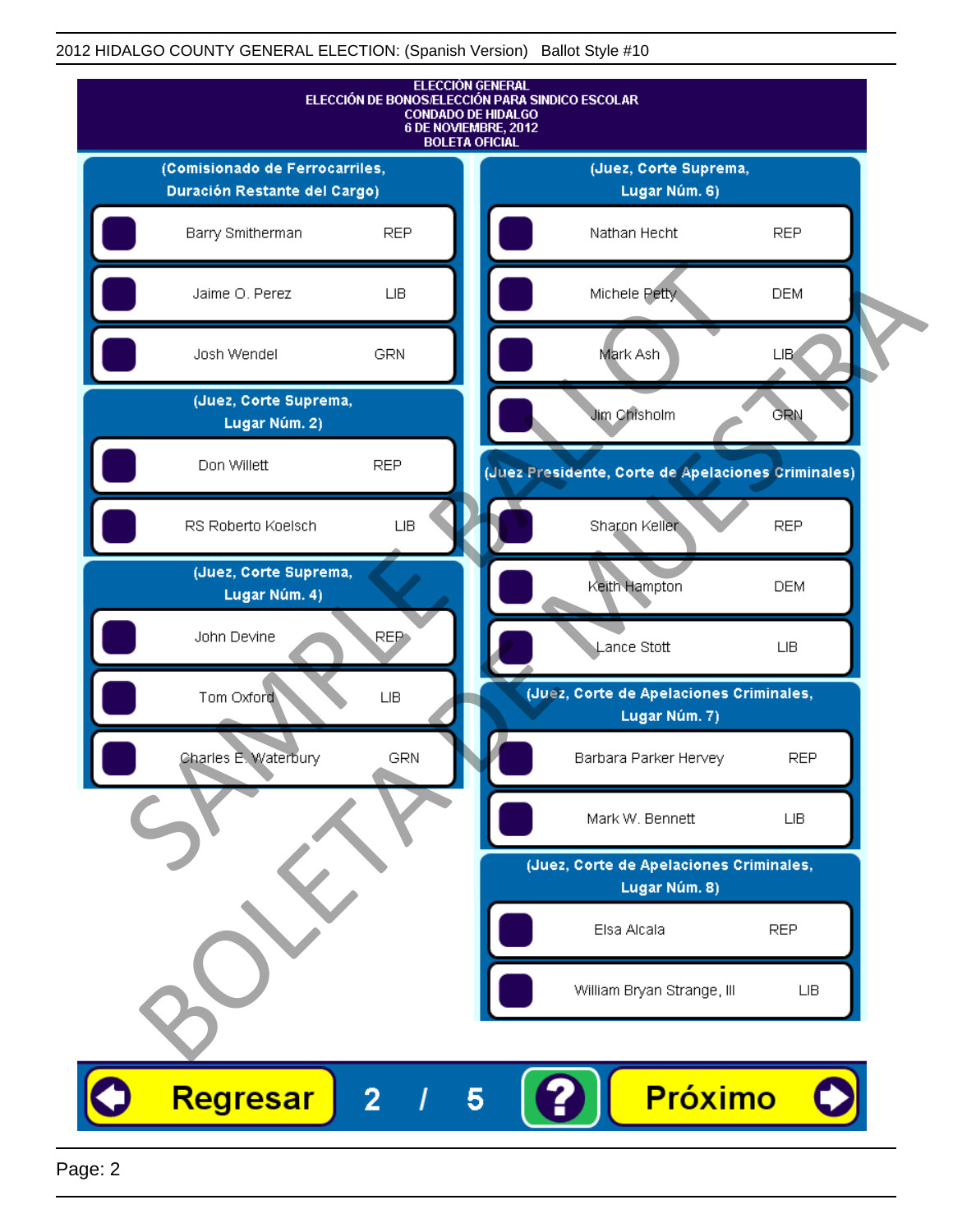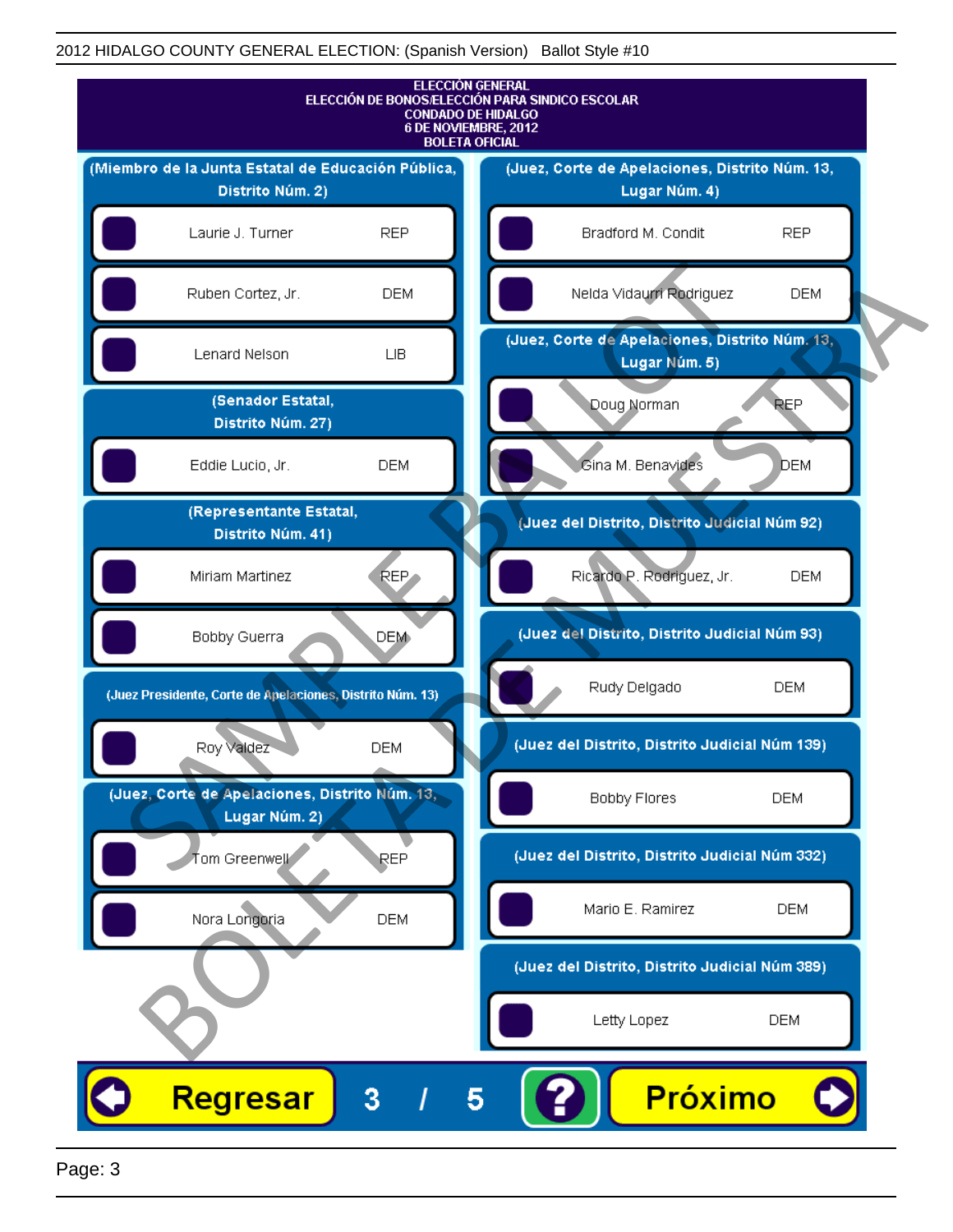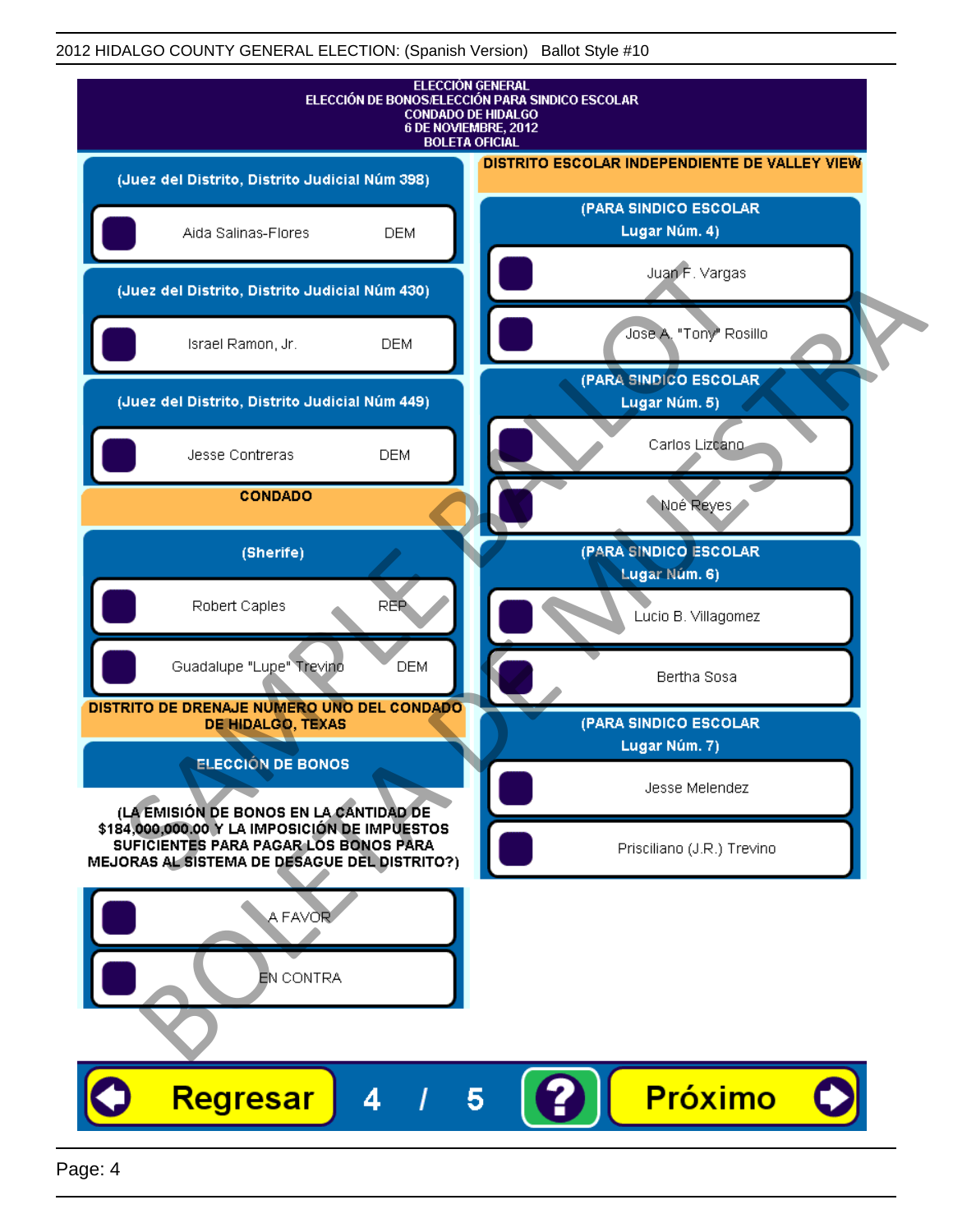## **ELECCIÓN GENERAL** ELECCIÓN DE BONOS/ELECCIÓN PARA SINDICO ESCOLAR<br>CONDADO DE HIDALGO<br>6 DE NOVIEMBRE, 2012 **BOLETA OFICIAL**

Revisar

#### CANDIDATO SIN CONTENDIENTE DECLARADO ELECTO

(Juez, Corte de Ley del Condado, Núm. 7) Sergio Valdez (DEM)

(Asesor-Colector de Impuestos del Condado)

Fallo Fall Willdrea, J.I. (DEM)<br>
Consistionado el Condado, Precincto Núm. 1)<br>
A.C. Cuellar Jr. (DEM)<br>
Ullez de Paz, Precinto Núm. 1)<br>
Juez de Paz, Precinto Núm. 1, Lugar Núm. 1)<br>
Gilberto Sentr (DEM)<br>
Robert M. "Bobby" Con misionado del Condiado, Precincto Núm. 1)<br>
Andro del Condiado, Precincto Núm. 3)<br>
ez de Paz, Precinto Núm. 21<br>
algo M. Picer Lo Saerz, (CIEM)<br>
algo M. Picer Lo Saerz, (CIEM)<br>
algo M. Picer Lo Saerz, (CIEM)<br>
ez de Paz, Prec

Regresar

5

5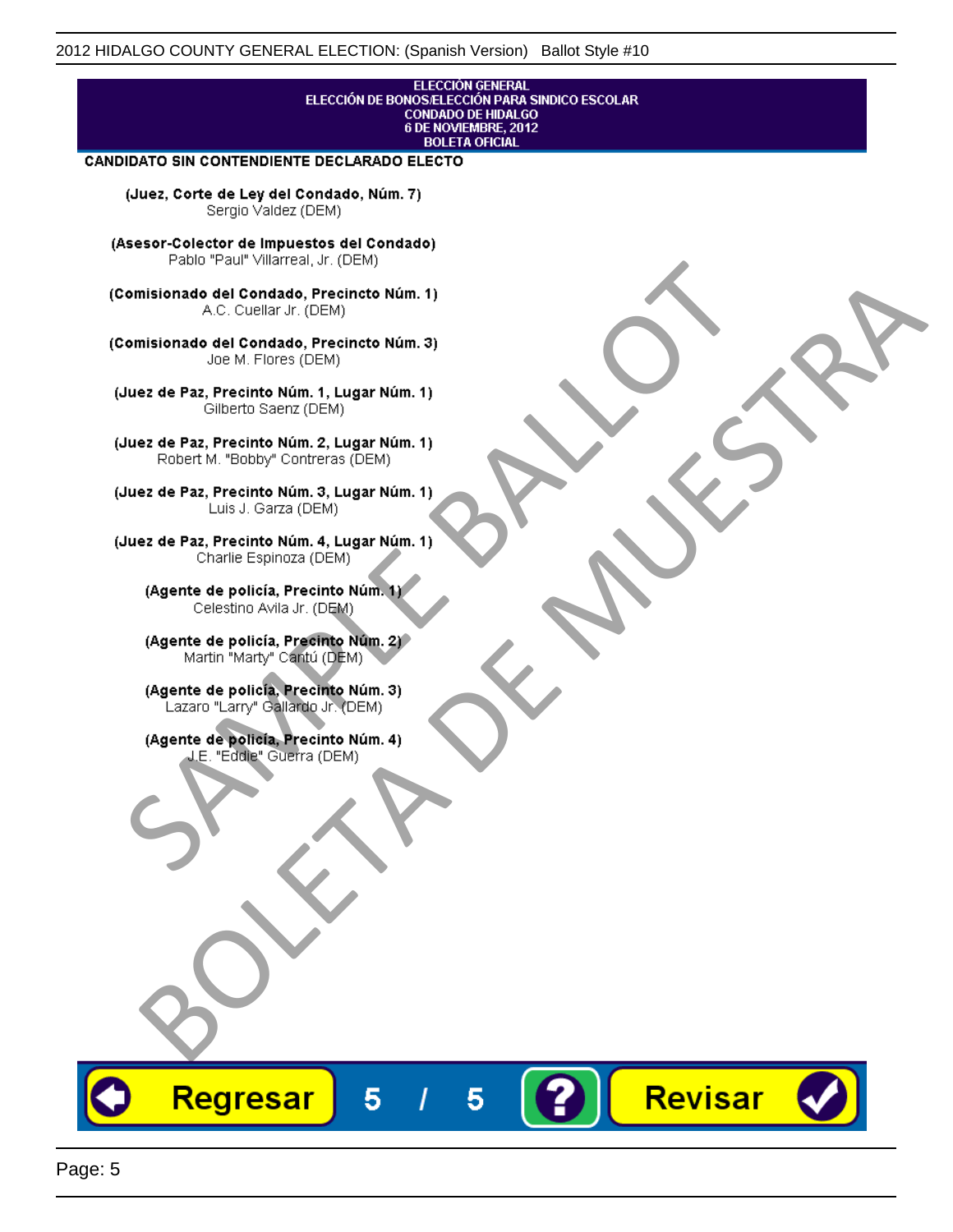# Resumen de instrucciones para la boleta electoral.

Presione el nombre del candidato o el título de la contienda para volver a la contienda.

El botón Votar se iluminará

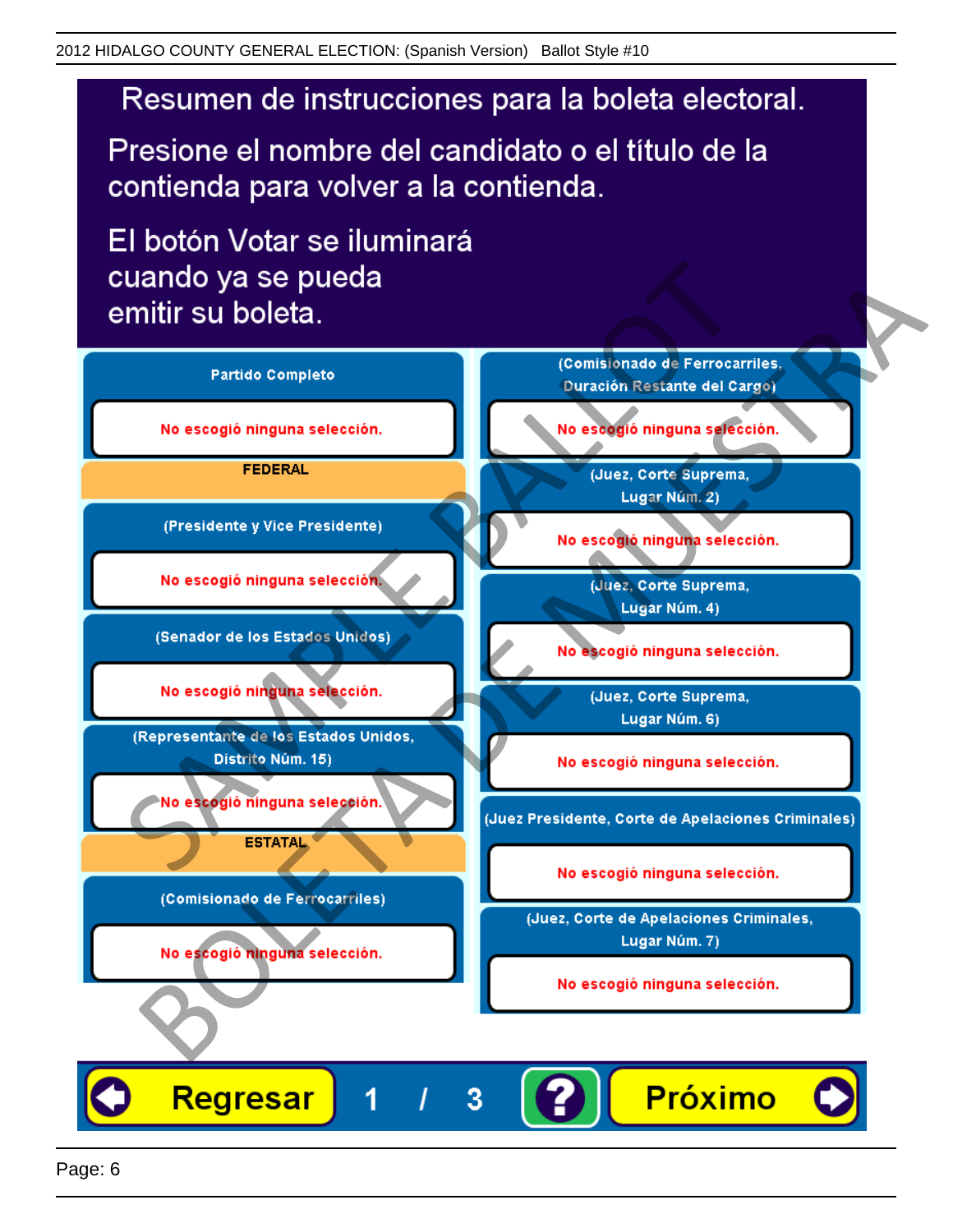# Resumen de instrucciones para la boleta electoral.

Presione el nombre del candidato o el título de la contienda para volver a la contienda.

El botón Votar se iluminará